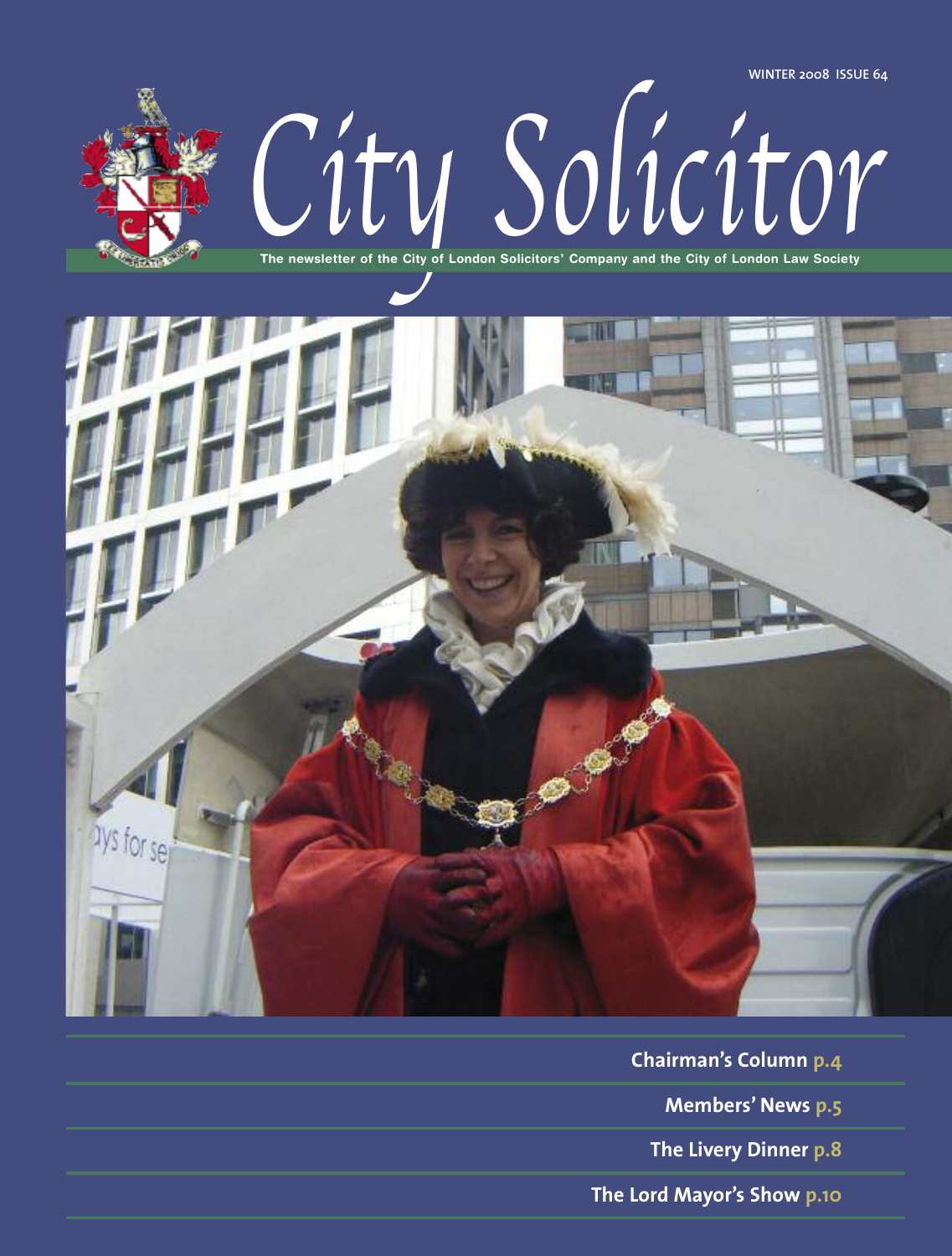### City of London Law Society

#### **Committee Members Court of Assistants**

**President** The Master

**Chairman** † D.A. McIntosh

> **Secretary** N.A. Cameron

**Administrator** Mrs E.J. Thomas, B.A.

**Policy & Committees Co-ordinator** R.S. Leeder

#### **Committee** † CHAIRMAN PRESIDENT

\* N.C.C. Bamping † P. Barnes † S.W. Davis N.M.L. Hughes V.T. Keaveny A.G. Murray-Jones Ms J.C. Palca † Ms. F.A.E. Palmer S.G. Popham Miss K.D. Richardson M.C. Roberts, B.A D. Thomas P.B.Wayte M.A.Webster † Alderman J.R.C.White, T.D. Alderman D.H. Wootton

Ex-officio, appointed by the CLSC † Ex-officio as members of the Council of The Law Society

#### **Clerk to the Company and Secretary of the City of London Law Society**

**Neil Cameron** 4 College Hill, London, EC4R 2RB Tel: 020 7329 2173 Fax: 020 7329 2190 Email: mail@citysolicitors.org.uk

> **Editorial Board John Abramson**

58 Fenchurch Street, London, EC3M 4AB Tel: 020 7954 8525 Fax: 020 7954 8961 Email: john.abramson@aig.com

**Elizabeth Thomas** 4 College Hill, London, EC4R 2RB Tel: 020 7329 2173 Fax: 020 7329 2190 Email: mail@citysolicitors.org.uk

### City of London Solicitors'Company

**Master**

Ms A.L. Marks

**Senior Warden** Alderman D.T.R. Lewis

**Junior Warden** Alderman D.H.Wootton

**Stewards**

I.C.S. Morpeth J.M. Abramson

#### **Full Assistants**

Past Master B.J. Greenwood, LL.B. Past Master A.J.C. Collett, LL.B. Past Master N.C.C. Bamping, LL.B. Past Master Miss K.D. Richardson, M.A. Past Master W.J.L. Knight M.C. Roberts, B.A. Alderman J.R.C.White, T.D. V.T. Keaveny Alderman Mrs C.F.Woolf, C.B.E.

**Additional Assistant** Mrs J.M. Gaymer, QC, C.B.E.

**Chairman of The City of London Law Society** D.A. McIntosh

> hamad I light must heart the **Deliver I feeld times thank to** me takin med født fier

#### **Ex-Officio Assistants**

**Past Masters** J.H. Snaith J. Guillaume P.J. Purton, O.B.E., L.M.R.T.P.I. D.F. Gray, M.A. E.P.T. Roney, C.B.E., M.A., Dep. Sir Max Williams M.H. Sheldon, C.B.E., M.A. K.S.G. Hinde, O.B.E., T.D., M.A. J.A.E. Young, LL.B. D.L. Biddle, M.A. R.H.V. Dixon, M.A. J.A. Rowson Sir Christopher Walford, M.A., D.C.L. His Hon. Harvey Crush S.N. Beare, M.A., LL.B. W.L. King, M.A. J.F. Avery Jones, C.B.E., M.A., Ph.D., LL.M. R.D. Fox, M.A. M.R. Mathews, M.A. Alderman Sir Robert Finch M.J. Cassidy, C.B.E., B.A., M.B.A., Dep. J.E. Hume

#### **Clerk**

N.A. Cameron

2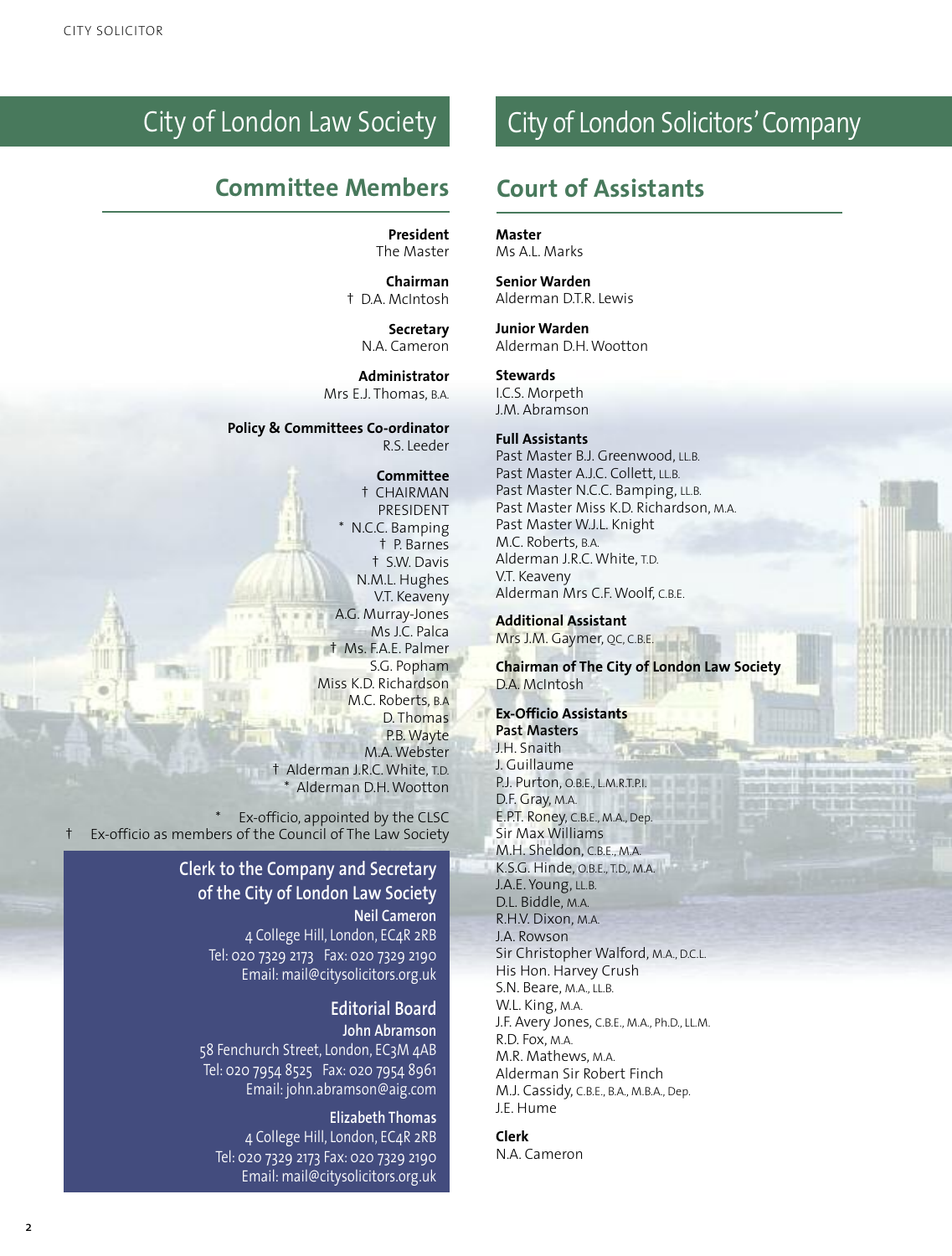## Contents Editorial

**Chairman's Column p.4**

**Members' News p.5**

**Dates for 2009 p.6**

**The Wig and Pen Award 2008 p.7**

**Livery Dinner p.8**

#### **Committee Reports p.12**

Regulatory **p.12** Commercial Law **p.13** Competition Law **p.14** Intellectual Property Law **p.14** Construction **p.15**

**Fox tries Green Luxury p.16**

*Front Cover: "The Master, resplendent on the Company's float at the Lord Mayor's Show, 8 November 2008"*

NG GRAVEN METER



The nights are drawing in, we are on a headlong rush to the festive season and the end of the year. And what a year it has been. Our energetic Master, however, is only almost halfway through her year, with her commitment to the Company and the profession undented, and her relentless energy inextinguished.

We carry, in this edition, a skilfully crafted report of the glistening Livery Dinner which took place in the sumptuous Goldsmiths' Hall. Whatever may be happening around us all, a retreat into the warm tradition of the CLSC is always most welcome.

And then there is the controlled lunacy of the Lord Mayor's Show, which took place on a drenched Saturday in early November. Once again, the City profession upheld the Company's well established reputation for successfully appearing quite mad in front of the citizens of London. The photographs within provide irrefutable evidence.

Now a word about achievements: this year's recipient of the Wig and Pen Prize has notched up some worthy achievements in his pro bono activities. City solicitors can be justifiably proud that City firms are able to attract and encourage young lawyers of this calibre.

In this edition, we also introduce our noticeboard, which records the achievements of some of our members. Living proof that some of us still have lives outside of the office, and are prepared to use them.

This publication would not appear without the supreme efforts of the Administrator, Liz Thomas, and our designer, Amanda West of Manor Creative. My sincere thanks, on behalf of us all, to them.

And finally, the Editorial Board wishes all readers a happy, healthy and above all, fulfilling New Year.



John Abramson AIG, Editor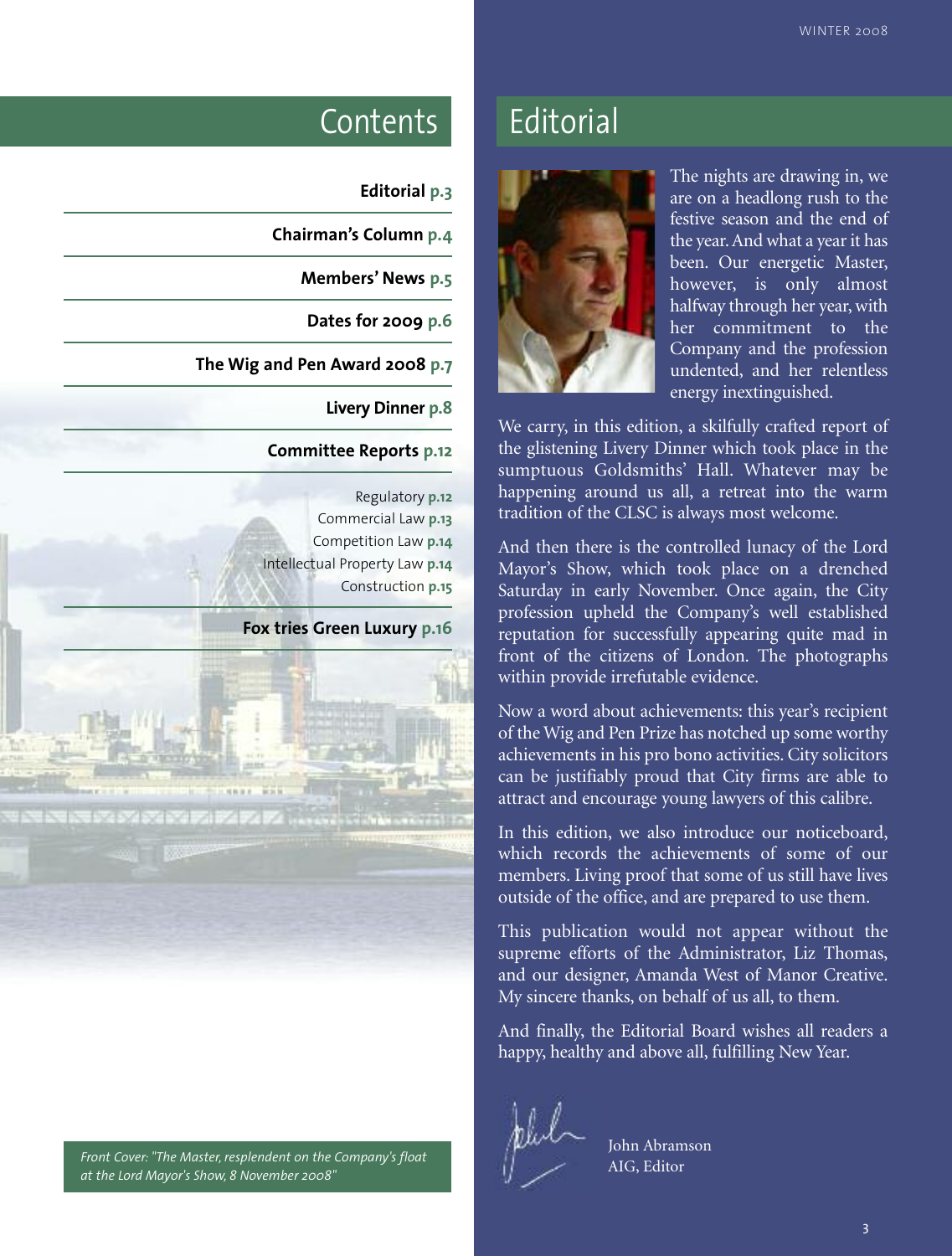

# A Call To Action

Since the beginning of corporate membership of the City of London Law Society in 2005, the organisation has increasingly become recognised as the representative body for the City of London's major law firms and for its 13,000 individual members.

The Society's standing has been enhanced by the aggregate weight of the reputations of the top world and UK law firm members and by the strong support of their leaders.

The Government, the European Commission, the Solicitors Regulation Authority and others know that the Society and its specialist Committees provide a voice worth heeding when considering law and regulatory reforms from the viewpoint of the membership which collectively advises the entire FTSE 100 and a vast number of other leading multi-national corporations across the world.

We are determined to continue to fulfil this consultative role whilst also supporting our members' own campaigning projects. In doing so we are able to take comfort from the outcome of a recent survey we commissioned into our own performance and expectations of us. We are also encouraged by the guidance we are receiving from our recently appointed PR Consultants, Lehmann Communications. Both of these initiatives were encouraged by our Main Committee with its members comprising a mix of law firm, individual and inhouse solicitors.

Legal Week Intelligence surveyed our corporate members during July and found that we are considered to be "Professional" with the primary roles of "Representing and promoting City Solicitors" and "lobbying and commenting on law reform and City related issues on behalf of our member firms" whilst "supporting and working alongside the national Law Society and promoting the City of London".

Those surveyed expect our main messages should include "the professionalism and integrity of City solicitors", "their contribution to the UK economy", "England and Wales as the jurisdiction of choice" and "the City of London as the place to do business". The importance of our specialist Committees was praised and an appetite for continuing to canvass the views of our members has been established.

These findings, which are of great comfort to those of us who thought, but now know that we are on the right track have, however, been accompanied by strong messages regarding expectations of us. We are taking on board the call for continuing lobbying and PR campaigns on behalf of our member firms and the need for improved online services capable of highlighting the work of our specialist and other Committees and Working Parties. We will also respond to the call for more CLLS events including lectures and seminars on City related issues and social and networking opportunities.

The engagement of marketing support is timely, with its advice, coinciding in many respects with the outcome of the survey. Both Legal Week Intelligence (based on further findings from its survey) and Lehmann Communications (based on their preliminary fact-finding activities which have involved meeting fifteen of our seventeen Committee Chairs) advise us that there is a need to improve our communications both internally (to our members) and externally (through the media and otherwise).

As a result we are in the process of commissioning a redesign of our website with a view to improving its appearance, ease of use and relevance of content; improving the quality and timing of our electronic and other reporting and will also be giving greater prominence to the work of our specialist Committees which remain the jewel in our crown.

Lehmann Communications have concluded that we have an embarrassment of newsworthy riches within our Committee activities and centrally but that we need to be sensitive (especially during these difficult commercial times) about what we publicise and when.

We have asked them to devise a media programme to improve our ability to campaign in the ways called for as a result of the survey. So, this is not the only space for you to watch out for in the near future.

#### *Happy Christmas to you all.*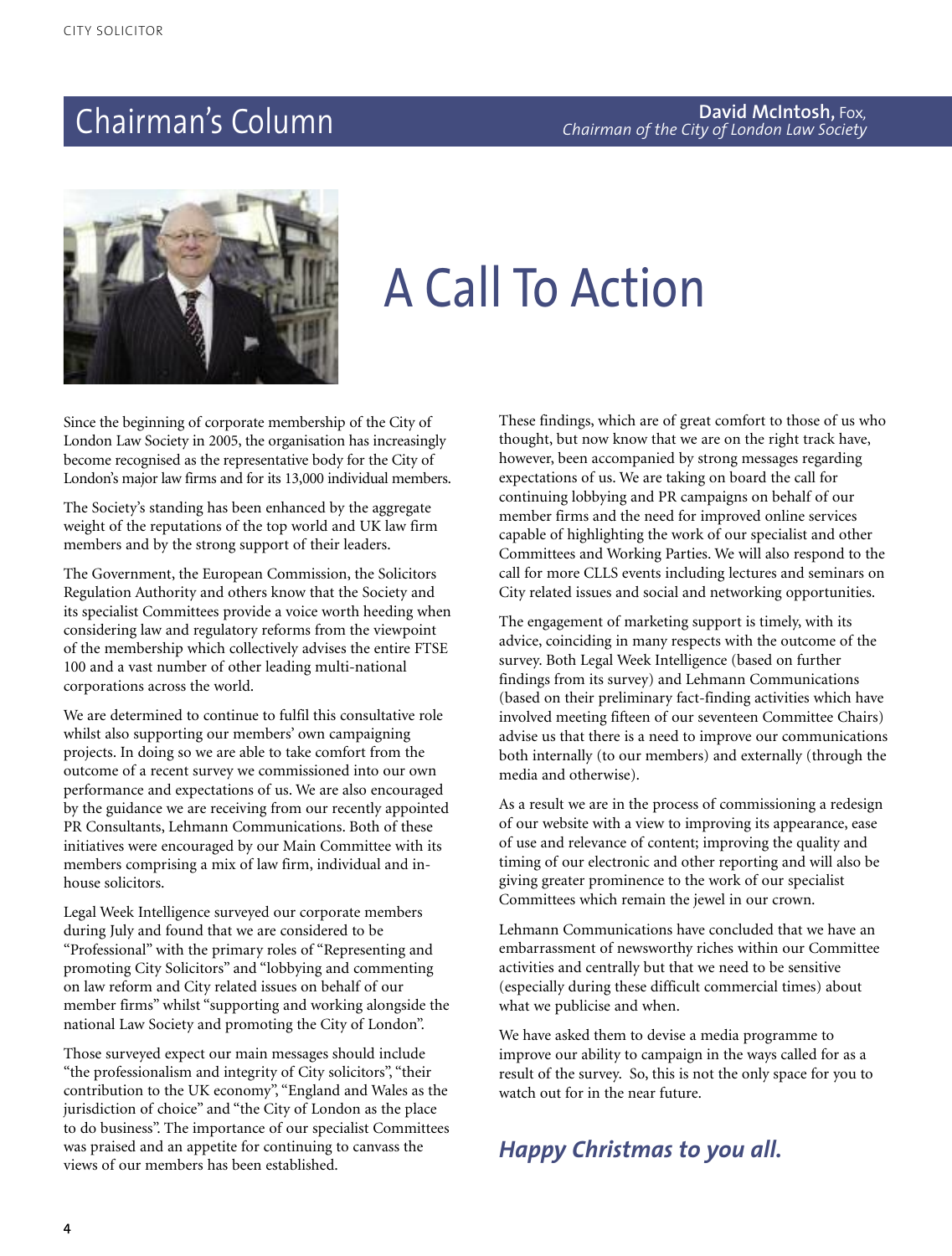## Members' News



The Government and Boris Johnson have appointed Past-Master Michael Cassidy CBE as non-executive on the Board of Crossrail, the new Underground for London. This 10-year project will involve a set of new tunnels will live the set of hew tunners Wharf and over-ground extensions out to Maidenhead

and Shenfield/Abbey Wood. Much bigger and outerweiver the existing Underground will have a two-minute frequency at the peak in the a two-unitate requestion at the peak in the Central Line in particular. Costing £15.9 billion, it will be the biggest construction project in Europe.



Paul Barnes of Charles Russell LLP who was recently appointed a Council Member for the City of London has also joined the Law Society's Planning and Environmental Law Committee. Paul also finds time to play in

the Band of the Royal Yeomanry (ICCY) and marched with the TA in the Lord Mayor's Show and again in ceremonies at Lincoln's Inn and the Canadian War Memorial in Green Park on Remembrance Sunday.



a.

 $\blacksquare$  $\blacksquare$  $\blacksquare$  $\blacksquare$  $\blacksquare$ 

 $\blacksquare$ 

*Since 2002 Past Master Stuart Beare has been attending twice yearly sessions of UNCITRAL Working Group III (Transport Law) on behalf of the Comite Maritime International (CMI) whilst it prepared a new draft convention on the carriage of goods by sea. The preliminary draft instrument, on which the Working Group's work was based, had previously been prepared by a CMI International Sub-Committee under his chairmanship. This draft convention was approved by the UNCITRAL Commission in July. It is now hoped that it will be adopted by the UN General Assembly during its current session as the Convention on Contracts for the International Carriage of Goods wholly or partly by Sea, and that it will be open for signature, and subsequent ratification, in September next year.*

*Past Master Beare is also a Vice President of the British Maritime Law Association, which celebrated its centenary year last month with a Dinner at Lloyd's.*



*Dorothy Livingston of Herbert Smith LLP and Chair of the CLLS's Financia<sup>l</sup> Law Committee has been appointed to represen<sup>t</sup> the CLLS on the Treasury Experts' Liaison Group for the subsidiary legislation under the Banking Bill.*

*Dorothy is also <sup>a</sup> keen photographer and recently had an exhibition of her photographs of her old College, St Hugh's Oxford. These photographs are featured on the cover of St Hugh's College Chronicle this year.*





Past Master Ronnie Fox of Fox Solicitors has recently given evidence to a Treasury Select Committee Enquiry on the banking<br>Crisis. Ronnie also recently gave a presentation of Partnership Practition<br>in Professional December Practition and to the current crisis and the extent to which remuneration structures have contributed to the current crisis. Ronnie also recently gave a presentation to the Association of Partnership Practitioners on "Ethics"<br>in Professional Practice".<br>Figure a presentation to the contributed to the contributed to the contributed to the conin Professional Practice".

*Past Master William King has been admitted and licensed as <sup>a</sup> Reader in the Diocese of Chichester and in October became <sup>a</sup> member of the Wealden Local Strategic Partnership. He has also recently been appointed by the diocesan Bishop as <sup>a</sup> Visitor to undertake, jointly with one other person, <sup>a</sup> Visitation to two parishes; thought to be the first such appointmen<sup>t</sup> in living memory.*

Fleur Palmer, of PI Legal Services, who sits on the CLLS Committee as <sup>a</sup> Council Member for the City of London is organising <sup>a</sup> ball to be held at the Royal Marines Museum in Southsea (Hants) in aid of Help for Heroes on 28th March 2009. Tickets are available for £45 and anyone interested in attending should contact **mail@citysolicitors.org.uk**

Past Master Bill Knight is continuing his photographic career and recently shot the dress rehearsal of "I am Falling" at the Lilian Baylis Theatre at Sadler's Wells. These and many of Bill's other photographs can be viewed at **www.knightsight.co.uk**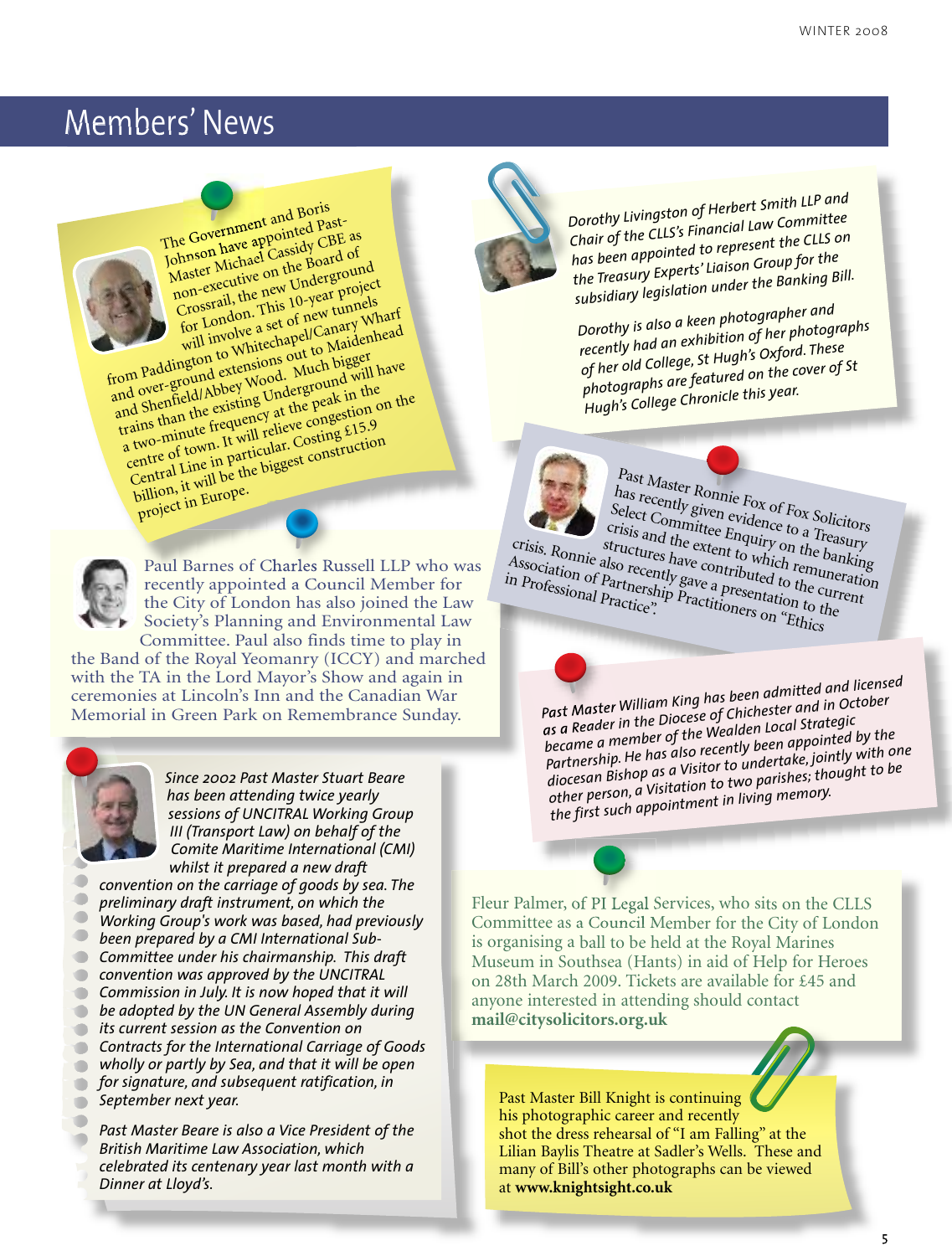## Dates for 2009

#### THE CITY OF LONDON SOLICITORS' COMPANY

| Mon. 12th Jan    |   | General Purposes Committee,                                                                                                                                               |
|------------------|---|---------------------------------------------------------------------------------------------------------------------------------------------------------------------------|
|                  |   | at the Company's offices at<br>4 College Hill, E.C.4. at 5.00 p.m.                                                                                                        |
|                  |   |                                                                                                                                                                           |
| Thurs. 29th Jan  | * | Court meeting at 4.30 p.m. followed<br>by Court/Committee of the City of<br>London Law Society/Chairmen of<br>Committees/Liverymen Dinner at<br>6.45 p.m. L               |
| Mon. 2nd Feb.    |   | Inter-Livery Duplicate Bridge<br>Competition at Drapers' Hall,<br>Throgmorton Street, E.C.2.                                                                              |
| Tues. 24th Feb.  |   | Inter-Livery Pancake Races,<br>Guildhall Yard. 12 noon.                                                                                                                   |
| Thurs. 12th Mar. |   | General Purposes Committee,<br>at the Company's offices at<br>4 College Hill, E.C.4. at 5.00 p.m.                                                                         |
| Mon. 23rd Mar.   | ∗ | Court meeting at 11.00 a.m.<br>followed by luncheon at 1.00 p.m.                                                                                                          |
| Wed. 25th Mar.   |   | Banquet, Mansion House, at 6.45 p.m.<br>Liverymen, Freemen and Guests.<br>E or D.                                                                                         |
| Fri. 27th Mar.   |   | United Guilds' Service, St. Paul's<br>Cathedral at 11.30 a.m. followed by<br>lunch at Butchers' Hall, Bartholomew<br>Close, EC1. Liverymen.                               |
| Mon. 30th Mar.   |   | Inter-Livery Swimathon, RAC Club,<br>Woodcote Park, Epsom.                                                                                                                |
| Mon. 11th May    |   | Court meeting at 5.30 p.m.<br>Annual Service at 6.30 p.m. H.M.<br>Tower of London, followed by<br>Reception/Supper at Trinity House.<br>Liverymen, Freemen and Guests. L. |
| Wed. 20th May    |   | Inter-Livery Clay Shoot, Holland &<br>Holland, Northwood, Middlesex.                                                                                                      |
| Thurs. 21st May  |   | Inter-Livery Golf - Prince Arthur<br>Cup. Walton Heath.                                                                                                                   |
| Mon. 15th June   |   | Court meeting 4.30 p.m.<br>Annual General Meeting and<br>Champagne Reception at 5.30 p.m.<br>at Tallow Chandlers' Hall, Dowgate<br>Hill, EC4. Liverymen and Freemen       |
| Wed. 17th June   |   | Legal Charities Garden Party,<br>Lincoln's Inn Fields.                                                                                                                    |

| Wed. 24th June              | Election of Sheriffs, Guildhall, noon.<br>Followed by lunch at venue to be<br>arranged. Liverymen.        |
|-----------------------------|-----------------------------------------------------------------------------------------------------------|
| Mon. 7th Sept.              | General Purposes Committee,<br>at the Company's offices at<br>4 College Hill, EC4 at 5.00 p.m.            |
| Thurs. 24th Sept.<br>$\ast$ | Court meeting at 4.30 p.m. followed<br>by Court Dinner at 6.30 p.m.                                       |
| Tues. 29th Sept.            | Election of Lord Mayor, Guildhall,<br>11.45 a.m. followed by lunch at<br>venue to be arranged. Liverymen. |
| Thurs. 5th Nov              | General Purposes Committee, at the<br>Company's offices at<br>4 College Hill, EC4 at 5.00 p.m.            |
| Sat. 14th Nov.              | Lord Mayor's Show                                                                                         |
| Mon. 23rd Nov.              | Livery Dinner, Drapers' Hall,<br>Throgmorton Street, EC2.at 7.00 p.m.<br>Liverymen and Guests. D.         |
| Thurs. 26th Nov.<br>∗       | Court meeting at 11.00 a.m.<br>followed by luncheon at 1.00 p.m.                                          |

#### THE CITY OF LONDON LAW SOCIETY

| Wed. 18th Feb.                                 | Ť         | Committee of the City of London<br>Law Society at 11.00 a.m.                                                       |  |
|------------------------------------------------|-----------|--------------------------------------------------------------------------------------------------------------------|--|
|                                                | Ť         | Carvery Lunch at 1.00 p.m.                                                                                         |  |
| Wed. 22nd April                                | $\dagger$ | Committee of the City of London<br>Law Society at 11.00 a.m.                                                       |  |
|                                                | $\dagger$ | Carvery Lunch at 1.00 p.m.                                                                                         |  |
| Mon. 15th June.                                |           | Annual General Meeting and<br>Champagne Reception at 5.30 p.m.<br>at Tallow Chandlers' Hall, Dowgate<br>Hill, EC4. |  |
| Wed. 17th June.                                | ŧ         | Committee of the City of London<br>Law Society at 11.00 a.m.                                                       |  |
|                                                | Ť         | Carvery Lunch at 1.00 p.m.                                                                                         |  |
| Wed. 30th Sept.                                | t         | Committee of the City of London<br>Law Society at 11.00 a.m.                                                       |  |
|                                                | Ť         | Carvery Lunch at 1.00 p.m.                                                                                         |  |
| Wed. 2nd Dec                                   | $\dagger$ | Committee of the City of London<br>Law Society at 11.00 a.m.                                                       |  |
|                                                | Ť         | Carvery Lunch at 1.00 p.m.                                                                                         |  |
| $\ast$<br>At Cutlers' Hall, Warwick Lane, EC4. |           |                                                                                                                    |  |

 $\dagger$  At Butchers' Hall, Bartholomew Close, EC1.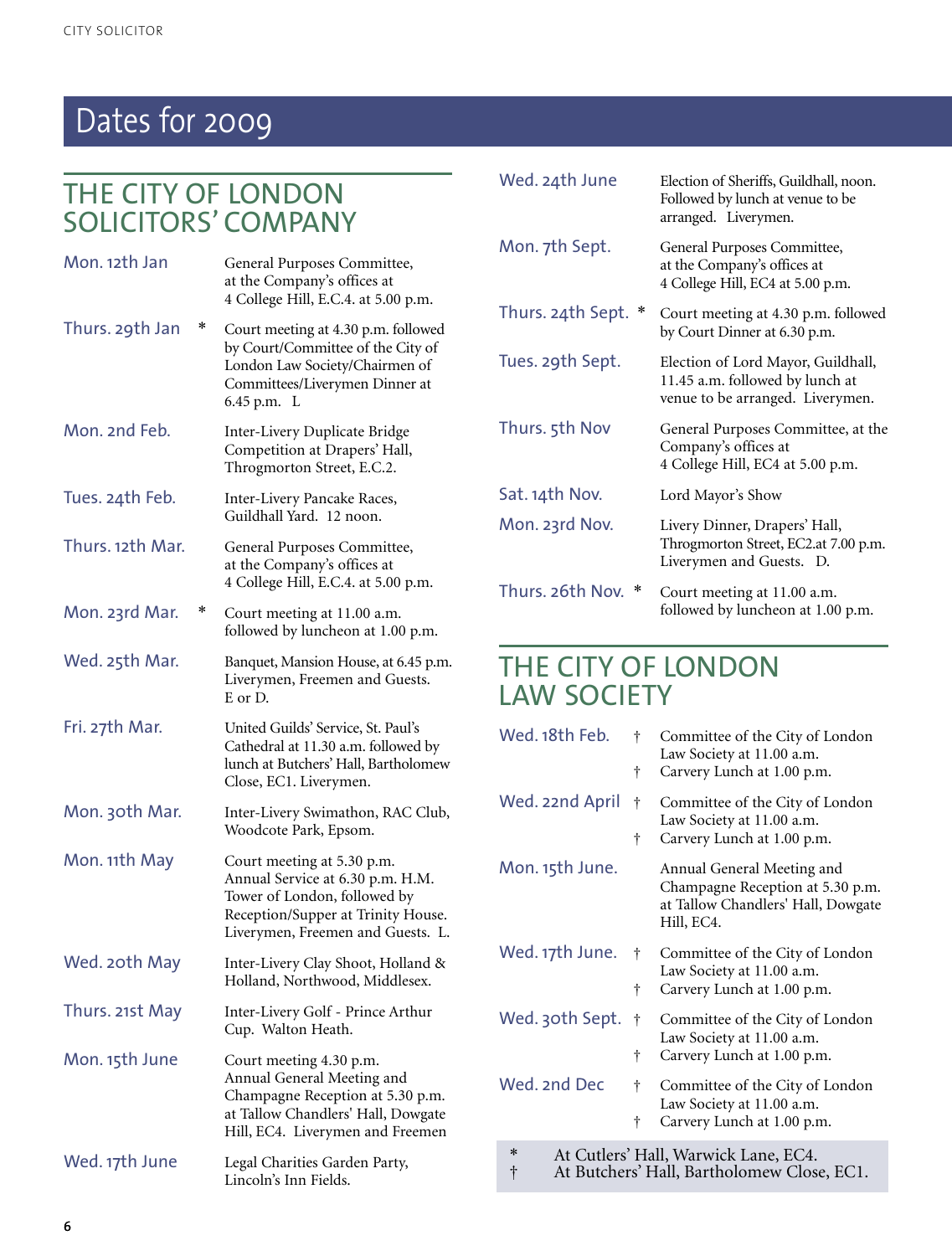## The Wig and Pen Prize 2008

We are pleased to announce that the winner of the Wig & Pen Prize for 2008 is Gulley Shimeld of Lovells LLP. The Prize is awarded jointly by the CLLS and the City of Westminster and Holborn Law Society and now forms part of the Young Solicitors Group Annual Pro Bono Awards.

The Wig & Pen Prize (comprising the silver Wig & Pen Ink stand and  $£1,000$  for the winner's charity or project) is awarded to individual solicitors, up to five years qualified who practice in the areas of City of London and City of Westminster and Holborn Law Societies, who judges feel have made a significant contribution to the quality of justice in their communities and in helping to ensure that the legal system is open and available to all. In particular, the judges consider the length of time involved in giving free legal advice to people who have otherwise failed to obtain access to justice and the significance of the candidate's service to their clients and their community.

Gulley was chosen as this year's winner in recognition of his work with ParalympicsGB. Despite having a demanding caseload, Gulley took on the co-ordination and delivery role of providing advice to the small commercial team at ParalympicsGB, on a pro bono basis. This became increasingly demanding in the run up to the Beijing Games.

Gulley assisted on a range of different issues including documenting and negotiating a wide range of commercial agreements eg. in relation to the ParalympicGB sports kit and to their many and varied partnerships,



From Left to Right, Adrian Barham, President City of Westminster and Holborn Law Society, Gulley Shimeld and David McIntosh, Chairman City of London Law Society.

a fundraising advert with Sir Paul McCartney, as well as providing support on day to day legal matters. In addition Gulley co-ordinated a team of lawyers from Lovells and their Hong Kong and Beijing offices when specialist and local advice was required.

Gulley has worked long hours and weekends and has gone beyond what is generally expected of Pro Bono advisers. He manned the "Ask Your Lawyer" stand at the NIA in Birmingham during the ParalympicsGB Expo and also travelled out to Beijing for the Paralympic Games to provide legal support and on-site advice to the ParalympicsGB 2008 Team.

> Both the City of London Law Society and the City of Westminster and Holborn Law Society agreed unanimously that Gulley deserved to win the award this year.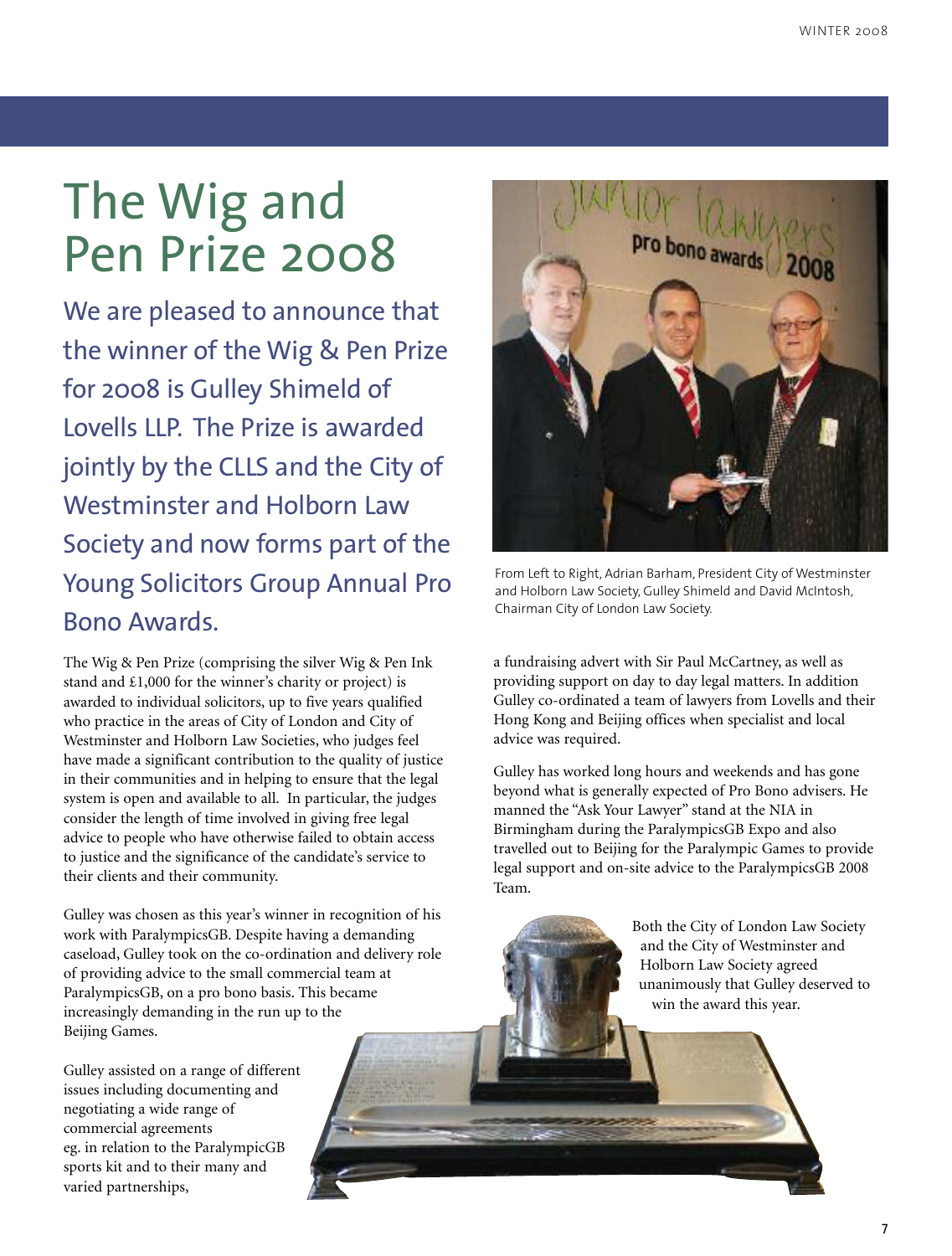## Livery Dinner



# A Great Success!

The Livery Dinner held in the palatial Goldsmith's Hall on Thursday 27th November was, without doubt, a grand occasion. Some 190 Liverymen and their guests attended.

Having circumvented a slightly disapproving St. Dunstan, the patron saint of goldsmiths, and mounted the Grand Staircase, we were received by The Master, Alexandra Marks, and Junior Warden, Alderman David Wootton, taking champagne in a sumptuous room under the watchful eyes of Queen Anne (in oils) and Kings George III and IV (busts). Since 1300 the Goldsmiths' Company has had the responsibility of hallmarking gold and silver articles and it operates the London Assay Office today in pursuance of its statutory function. Dinner was taken in Hall with magnificent silver on display. On table C we were treated to a silver rather ornate repousse claret jug with removable finial (secured by a typical butterfly wing nut) and beautiful caryatid handle, which rather took one's mind off the first course of crispy skinned sea bass with a flavoursome saffron risotto. What made the piece more interesting was that it was accompanied by two matching silver wine cups of matching design by the same maker. The main dish was succulent rump of lamb, followed by a rendez-vous of citrus fruits, all three of which could be slowly savoured.

We were treated to somewhat nostalgic music by The Luke Freeman Trio, by kind permission of The Guildhall School of Music & Drama, who played amongst many others "You are the sweetest thing". After the usual ceremony of the Loving Cup, David Wootton proposed the toast to our guests. He said that solicitors give the best parties and the best people attend them. First he singled out Adrian Barham, President of the City of Westminster & Holborn Law Society, working in the Department of Health and on the Council of the Law Society, and then Dawn Chapman, Chairman of the Institute of Legal Cashiers and Administrators looking after the financial side of our practices.

The provision of high quality legal support was recognised in the mention of Mark Bishop, who is President of the

Institute of Legal Executives, and Major General David Howell CB CBE, who is the Director of Army Legal Services, and who was accompanied by his Chief of Staff, Lt. Colonel Richard Batty MBE. David also told us about the important work of the City Solicitors' Educational Trust and welcomed its Chairman Howard Jacobs, at the same time commenting on the high standards the profession was achieving.

The dinner was attended by an absolute bevy of invited Masters and their Clerks from the Founders (the Clerk only sadly), Fletchers, Scriveners, Apothecaries, Feltmakers, Pattenmakers, Chartered Surveyors, Chartered Accountants, Chartered Secretaries, Insurers, Arbitrators (the Master only), Environmental Cleaners, Tax Advisers and the newest Company, number 108, the Security Professionals (the Master only). The Junior Warden is to be congratulated in recording all their interesting and distinguished accomplishments at some speed. It was sad that our Chaplain the Reverend Roger Hall could not be present, but his place was well taken by the Goldsmiths' Chaplain, Reverend Dr Alan McCormack. David then welcomed the Master's principal guest, Sir Howard Davies, and his wife Lady Prue Keely Davies, the Chairman of the Sheriffs' & Recorder's Fund, a long established charity deserving of everyone's support and celebrating its bicentenary, dealing with the rehabilitation of former prisoners and their future welfare, as the Master underlined in her speech. Sir Howard is now the Director of the London School of Economics or LSE. Sir Howard in a very witty speech clearly is a student and user of abbreviations and acronyms, saying he was glad he is now at the LSE rather than the FSA! He has an outstanding record of public service, including at the Treasury, the Foreign Office, the CBI, and most recently heading up the Financial Services Authority (FSA). He reviewed the dislike and even pariah status afforded to some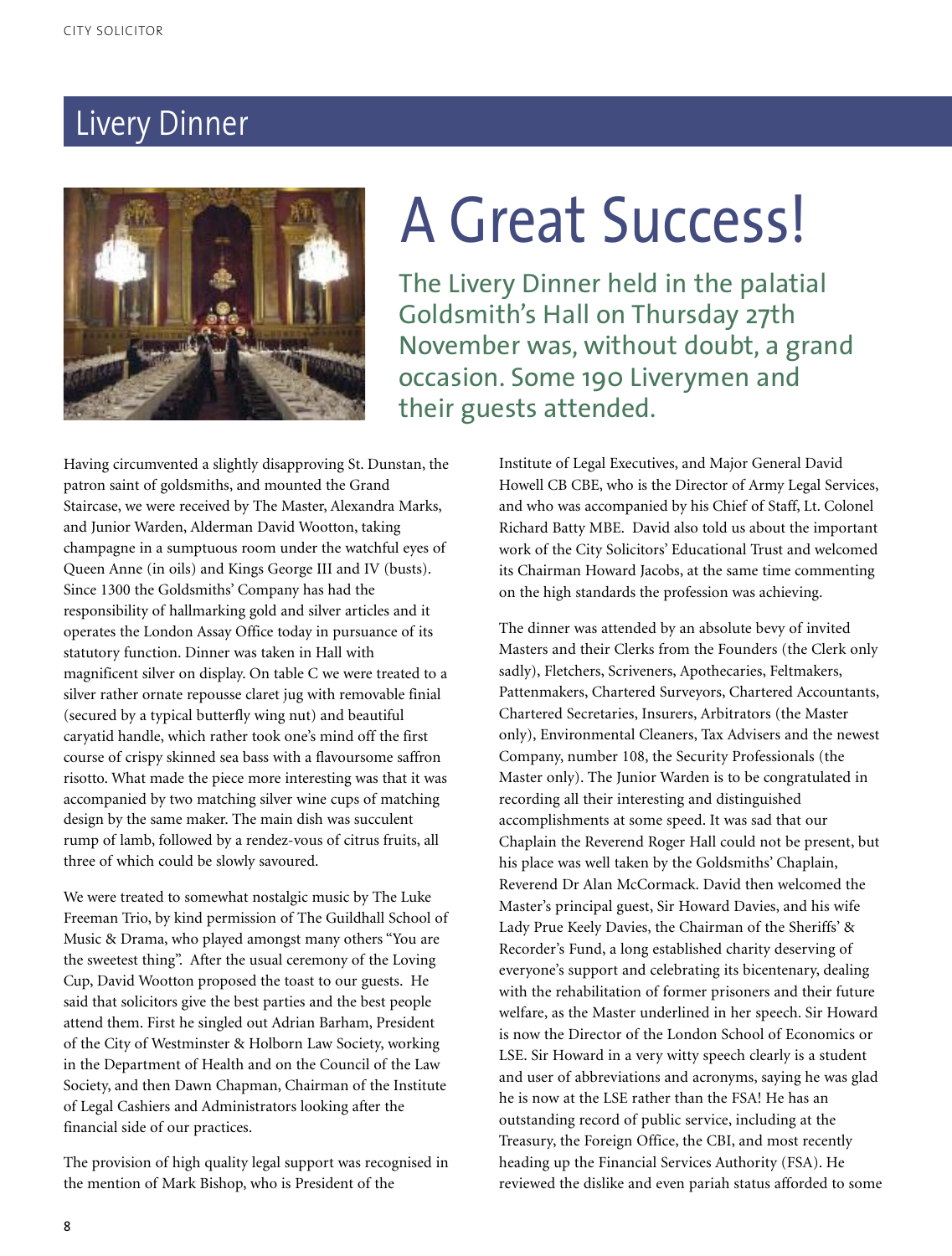#### **Professor John Salter,** *Liveryman*

bankers and the prudential regulation afforded by the FSA, in the most entertaining but unrepeatable fashion.

Finally the Master paid tribute to all the visiting Livery Company representatives, to Sir Howard and Lady Davies and to her husband Professor Steven Barnett for all his support. Being a Spurs fan, his attendance at the dinner showed where his priorities lay. She thanked our Clerk, Neil Cameron and his team and recognised the important work undertaken by the City of London Law Society under the direction of David McIntosh, its Chairman. Whilst at times a Master might feel she has wandered on to a "Yes Minister" set, and although the Clerk might well have cautioned her against making a serious speech ("that's not how it is done, Master"), the Master then made some serious points. We are living in uniquely turbulent and uncertain times, which present solicitors with unique opportunities.

The last 25 years has witnessed continuous ratcheting up of demands by clients now operating on a global basis, with increasingly complex transactions and the consequent development of a 24/7 culture with its considerable complications. There is now pressure to cut costs and extract maximum benefit from assets, the most important of which are people. So Plan A would be to employ fewer people but working harder, thus keeping costs down but revenues up. That's what clients are doing. But City solicitors are in control of their own financial destiny and planning for their future, at the top of their profession and influencing clients.

There was thus an alternative, Plan B, to work less and to earn less. Associates might be agreeable to earning 20% or 30% less rather than 100% less! There would be more time for families and further training. Because once the dam breaks there would be an unstoppable flow. There is value in keeping a team together. The Master referred helpfully to the Cranfield School of Management's recent research



commissioned by the charity "Working Families" (of which she is a Trustee and Sir Howard a Patron). Their study found that contrary to popular belief, more flexible working leads to more focus, greater productivity and higher performance. She said that positive thinking was required in difficult times. There had never been a better time to embrace change. She called for consideration of the combining of our intelligence and problem solving skills so that we can look back with pride to a long lasting improvement in our working lives.

The Company was very fortunate to have the use of Goldsmiths' Hall, itself a testimony to the success of City craftsmen in the design and production of silver and precious metal jewellery. The Hall, the third on the site in Foster Lane, was designed by Philip Hardwick and opened in 1835. A Roman Altar, now known to have been dedicated to Diana, was discovered during the excavations for foundations in 1831. This inspired a little ditty to be written:-

**"In Goldsmiths'Hall there's a handsome glass case, And in it a stone figure, found on the place. When thinking the old Hall no longer a pleasant one, They pulled it all down and erected the present one.**

> **If you look you'll perceive that thisstone figure twists,**

**A thing like a broomstick in one of itsfists. It'sso injured by Time you can't make out a feature, But it's not St. Dunstan – so doubtlessit's Peter".**

It recalls well the happy time we spent looking around the Hall, and enjoying the Reception, an excellent dinner, inspiring speeches and a farewell stirrup cup. Here's to the next time!

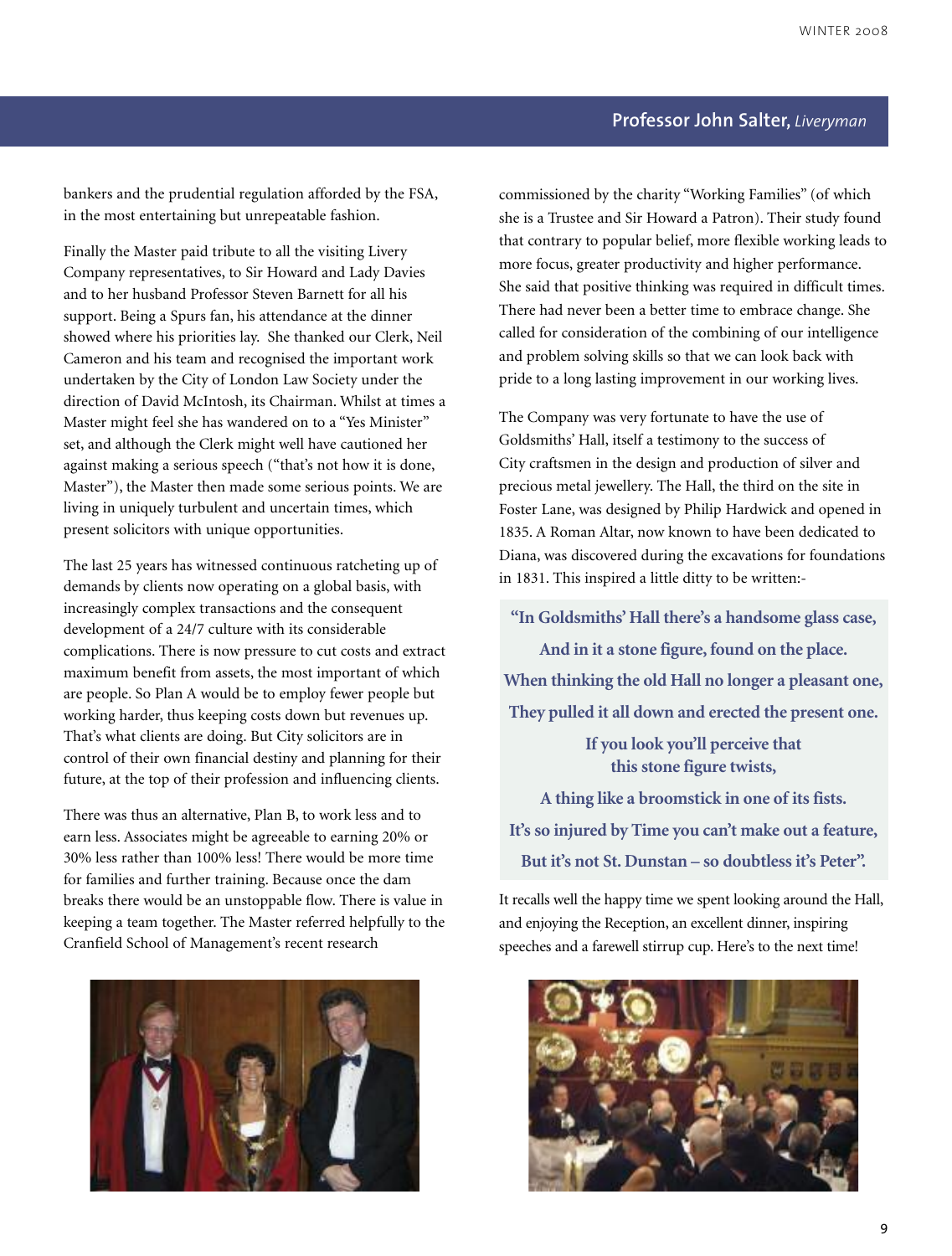# The Lord Mayor's Show 2008

Once again the Solicitors' Company entered into the spirit of the Lord Mayor's Show on 8th November, one of the wettest parades in recent years. The Company float staged "Dick Whittington – the Pantomime" for the crowds who also braved the rain. Our thanks go to everyone involved.



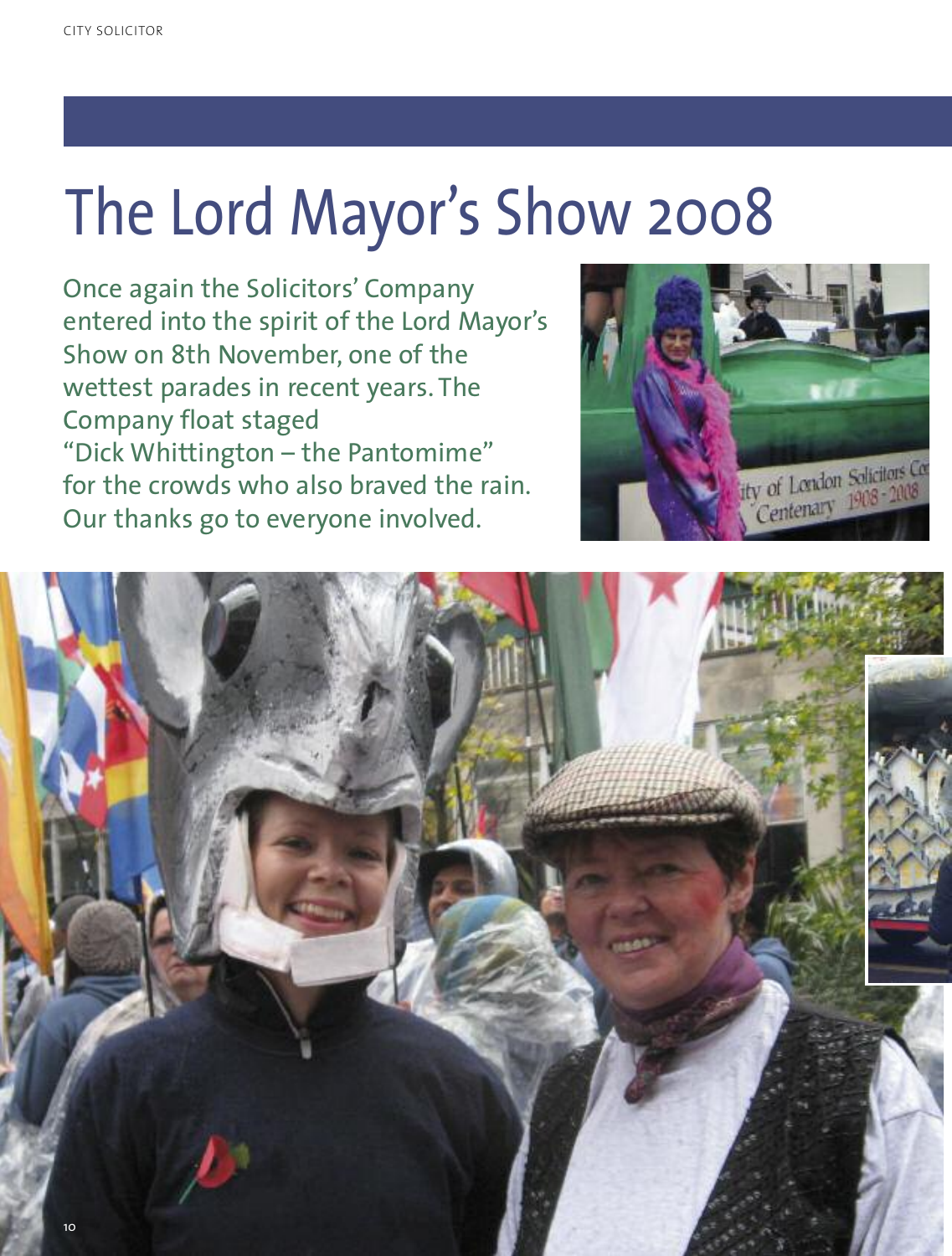11





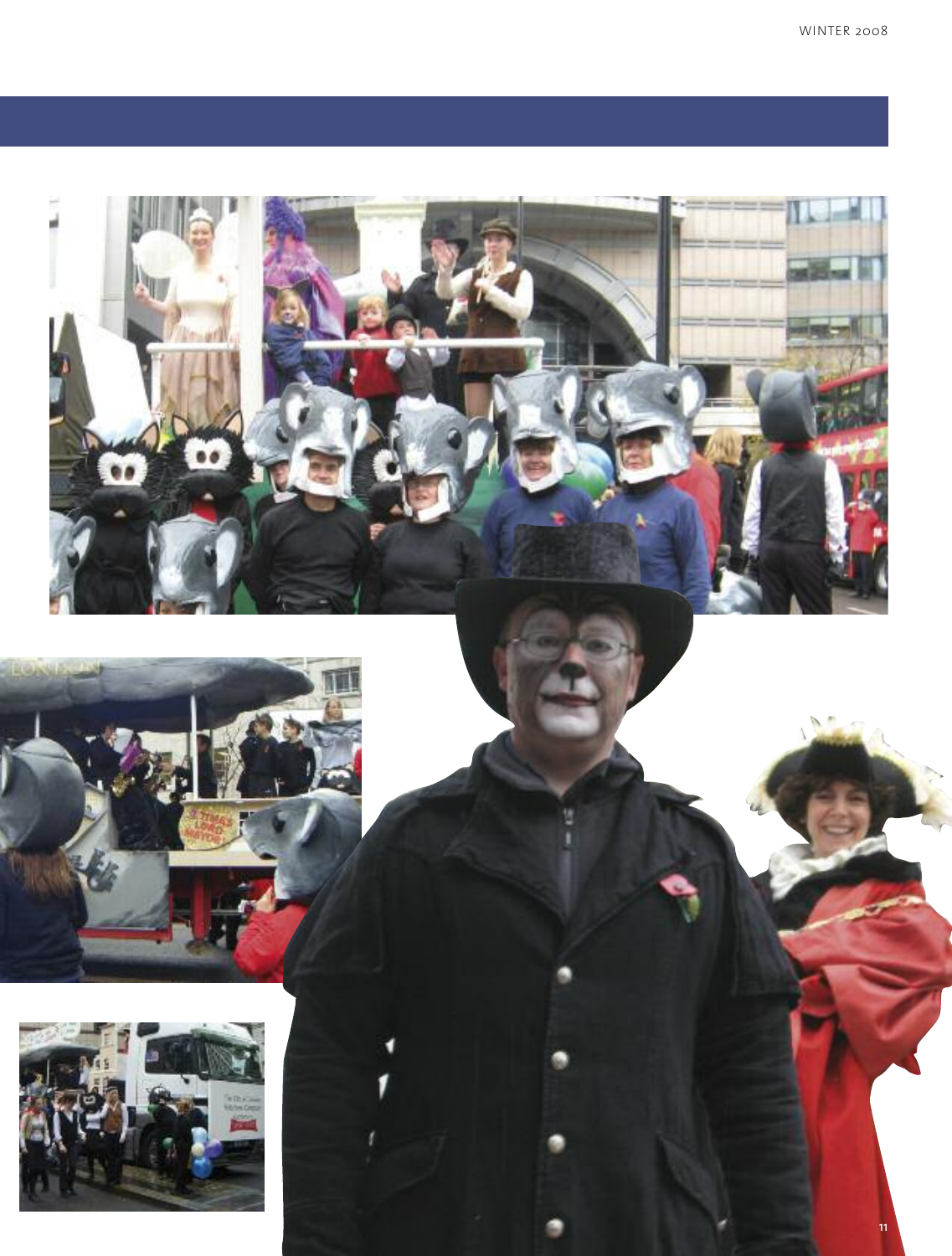### REGULATORY

The CLLS Regulatory Committee meets monthly and from October 2008 until present has submitted the following papers.

1. A response to HM Treasury's Consultation Document: *'Modernising the insolvency protections for the operation of financial markets – proposals to reform Part 7 of the 1989 Companies Act'*.

The Committee welcomed the proposals and supported the response made by the CLLS Financial Law Committee. In particular, it highlighted: (1) the need to extend Part 7 to protect the operation of a Multilateral Trading Facility, as without such protection the risk of market disruption is potentially significantly increased; (2) that the Part 7 protection needs to reflect the developments in the clearing and settlement markets (particularly in arrangements which involve competitive clearing models) and that the interoperability provisions should be extended to any appropriately authorised UK

or overseas entity; and (3) that HM Treasury could be encouraged to review with European counterparts, the need for European level legislation on the winding up of investment firms, equivalent to that in place for credit institutions and insurance firms.

2. A response to the HM Treasury consultation paper: *'The Building Societies (Funding) and Mutual Societies (Transfers) Act 2007'.*

The Committee expressed concerns about the proposals to grant HM Treasury the power to increase wholesale funding limits from 50% to 75% in the future. The Committee supported HM Treasury's proposal to safeguard the rights of members of building societies, in relation to the proposed increase of wholesale funding limits, by changing the order of priority on insolvency, so that creditors' liabilities will not rank above those of shareholding members, but felt that such a safeguard should not depend on the pre-existence of the proposed increase in wholesale funding limits.

**Margaret Chamberlain,** *Chairman,* Travers Smith LLP

## Inter Livery Swimathon 2009

The Chartered Surveyors' Company is organizing the seventeenth Inter-Livery Charity Swimathon on Monday 30th March 2009 at the Royal Automobile Club, Woodcote Park, Epsom, Surrey.

The Solicitors' Company has been invited again to take part in this event and in order to participate, we need a team of five or more people to swim a total distance of 5000 metres. It is not a competitive race, the simple object is to complete the course and raise money for charity. The Swimathon will start at 5.00 p.m. and will be followed by an informal dinner.

If you are interested in joining our team, please contact Liz Thomas on 020 7329 2173 or mail@citysolicitors.org.uk

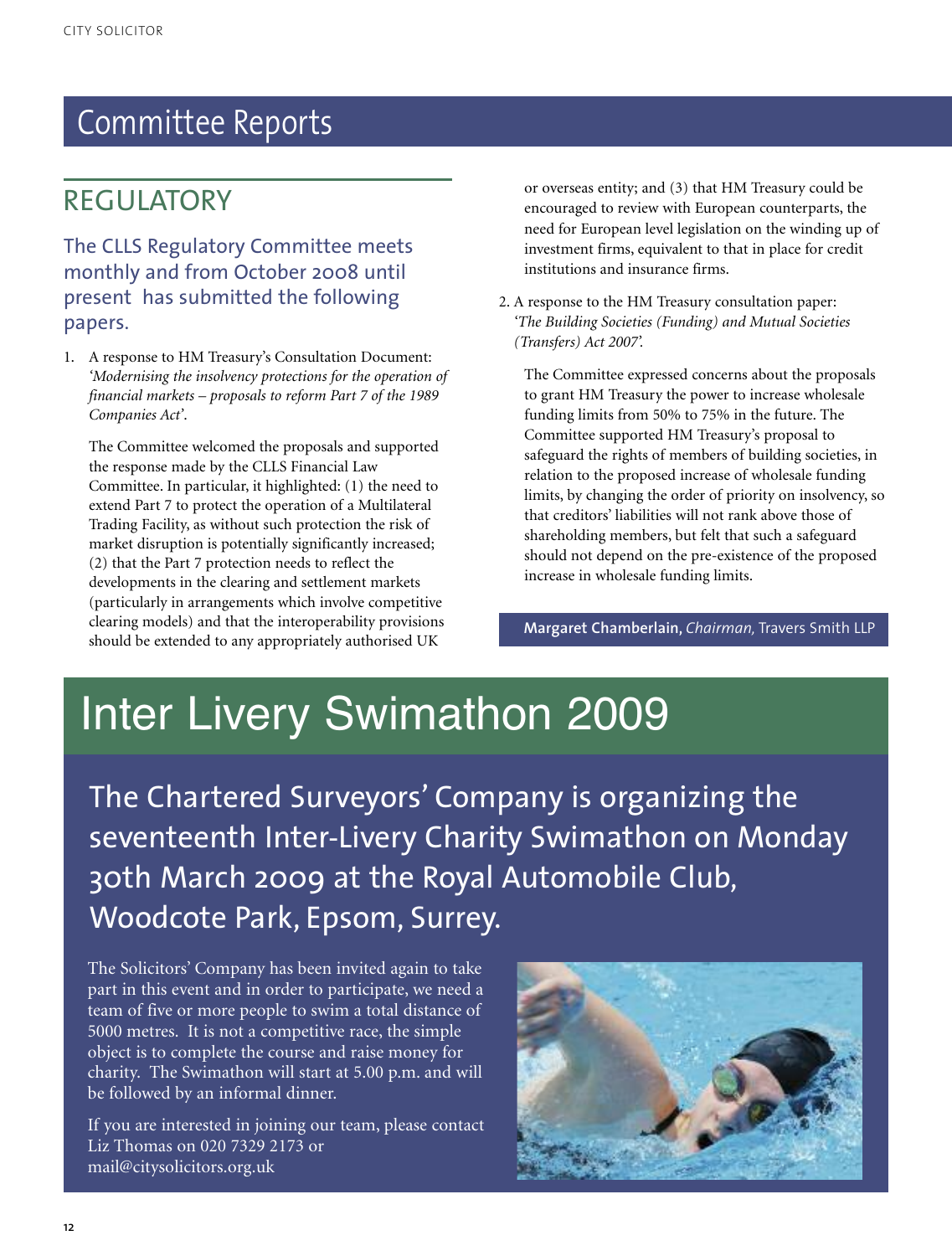### COMMERCIAL LAW

The end of the year provides a useful opportunity for a review of the activities of the Committee over the previous year, as well as a look ahead to what is in store next year.

The Committee has fulfilled its programme of five Committee meetings this year on a more or less bi-monthly basis. The Minutes of the meetings held in February, April, June, September and November are (or will shortly be) all available on the Society's website.

Additionally, the Committee hosted an informal workshop meeting in May with Professor Hugh Beale, a Law Commissioner (at the time) and one of the primary authors of the report issued at the close of 2007 to the European Commission on the project working towards a possible harmonisation of European contract laws. This meeting drew together representatives of a range of interested parties, including other Committees of the Society and outside concerns such as the Bank of England. It served to clear up a number of misgivings and misapprehensions about the Project, at least as regards the perspective of Professor Beale and the other contributors.

Two of the Committee's regular meetings this year were enhanced by the participation of guests. The September meeting took the form of a colloquium between the Committee and two senior representatives of the Office of Fair Trading centring on the twin set of regulations adopted in May. In both cases the regulations constitute, to a very large degree, a copy-out of the terms of the Unfair Commercial Practices Directive, giving rise to concerns as to the precise meaning of the regulations, and the OFT officials were able to provide some guidance.

The November meeting was attended by Sarah Chambers, the Director for Consumer and Competition Policy at the Department for Business Enterprise and Regulatory Reform. Ms Chambers' attendance was particularly timely, in the immediate aftermath of the publication of consultation papers by BERR on the Consumer Rights Directive, and the joint Law Commissions on Consumer Remedies for Faulty Goods.

The representatives of OFT and BERR were pleased to attend our meetings and emphasised the willingness of their respective organisations to engage with the profession in this way.

However, it is particularly worth noting that the OFT officials said that whereas they are willing to engage with traders' advisors in relation to particular problems, they are very alert to the situation where a trader is attempting to hide behind its advisors and essentially delay providing substantive attention to the particular problem the OFT is investigating.

Looking forward, the Committee has established a Working Party to suggest a response by the Society to the consultations on the Consumer Rights Directive and Consumer Remedies for Faulty Goods.

On a lighter note, although the membership of the Committee is strong and attendance at meeting is gratifyingly high, we are always happy to welcome new members and will consider particularly seriously Ms Chambers' comment that the current membership shows a distinct lack of gender balance.

We wish all our readers a Happy Christmas and a politically correct New Year.

#### **Nick Mallet,** *Chairman,* Martineau

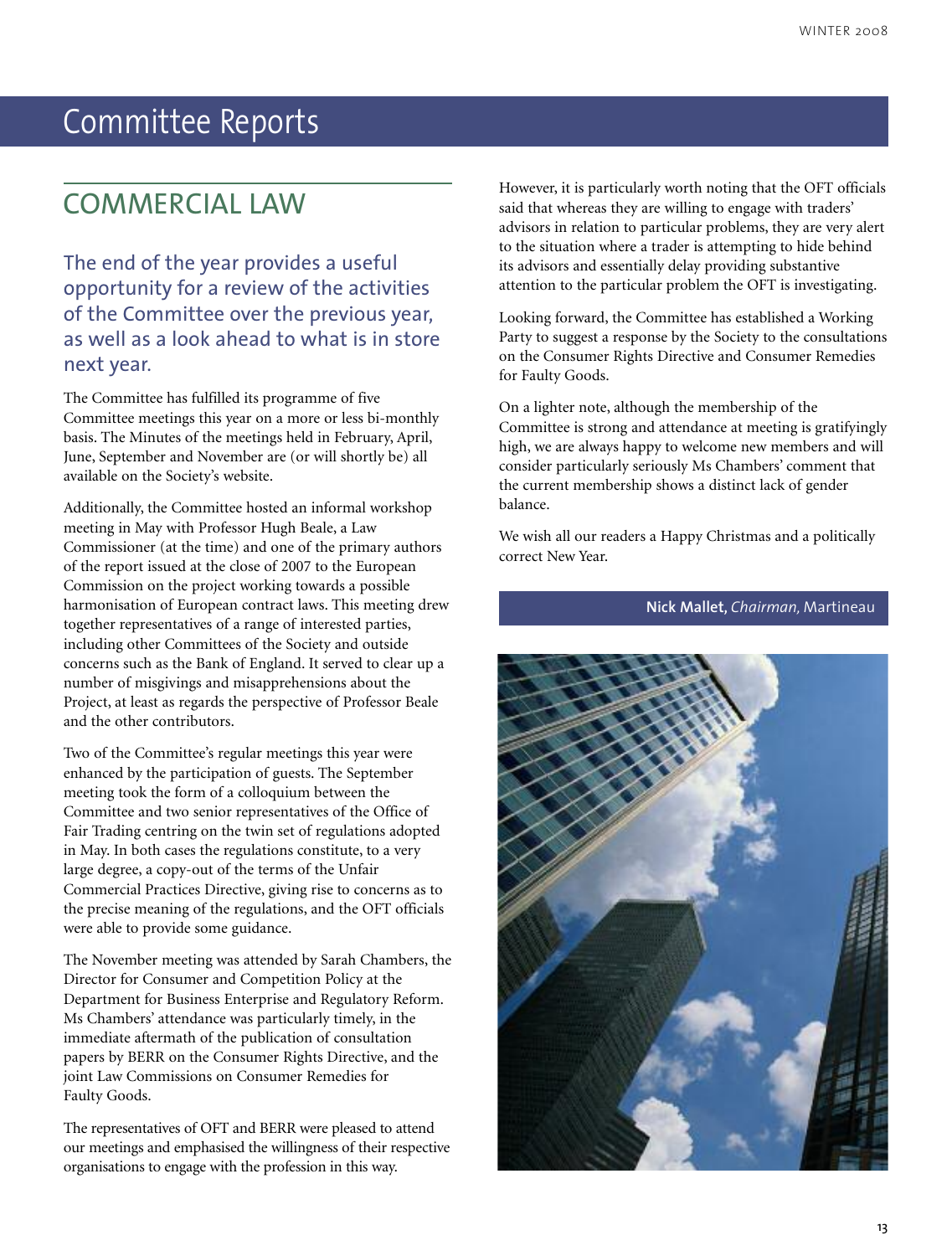

#### **COMPETITION** LAW

On 28 October 2008, representatives from the Competition Law Committee of the CLLS

and the Joint Law Society and Bar Working Party ("JWP") met with officials from the OFT to discuss a project which the OFT has recently initiated concerning the transparency of its non-merger procedures, including Competition Act cases and Market Studies.

In addition to conducting an internal review of its procedures, an important part of the OFT's project is to canvass the views of stakeholders, and the meeting was an extremely useful setting in which the OFT could explain the background and objectives of the project, whilst at the same time obtaining valuable feedback from a number of practitioners.

The meeting was chaired by Heather Clayton (Senior Director, Infrastructure) who encouraged the CLLS and JWP participants to be as frank and open as possible regarding their experiences in dealing with the OFT, both informally and formally.

Heather Clayton provided an overview of the OFT's project, which encompasses five broad areas, namely service standards, engagement pre-project, engagement with parties during a project, the provision of information to third parties and the scope for greater process transparency. The subsequent discussion covered a wide range of topics, including day-to-day engagement with the OFT, the provision of (or absence of) indicative timetables, engagement with parties during the early stages of a project, procedures with regard to information requests, and the OFT's interaction with third parties and the press.

The CLLS and JWP representatives suggested a number of ways in which the OFT's processes could be improved, ranging from simple steps such as providing contact details for all staff members on the OFT website, to more fundamental changes, for example providing indicative timetables in all cases. The OFT was encouraged to engage more openly with parties on matters of substance during the early stages in a case (i.e. prior to issuing a statement of objections), to give parties full details of case teams (and

subsequent staff changes), to provide parties with indicative timetables, to give regular updates regarding the status of a case (perhaps quarterly), and to consult with parties prior to issuing extensive information requests.

The necessity and desirability of extending the OFT's transparency goals to third parties and the public more generally was recognised to be a difficult topic. Some concerns were expressed regarding the way in which developments in a case have become known to the public and/or interpreted by the press, which have resulted in inaccurate reporting. This may have reputational consequences for parties prior to a final decision being taken and the OFT was encouraged to tread cautiously before releasing information to the world at large, notwithstanding its desire for the public to be able to understand what cases are being pursued by the OFT.

Ultimately the discussion was extremely constructive, and the CLLS has expressed its willingness to participate in further consultation going forward. The OFT is aiming to publish a document setting out its thoughts and next steps early in 2009. Discussions will then continue on the basis of this document, and there will be further opportunity to comment in writing or in further meetings.

#### **Tony Morris,** *Chairman,* Linklaters LLP

### INTELLECTUAL PROPERTY LAW

The IP Committee has considered a number of Government consultations on IP-related issues, particularly in relation to:

- Peer to Peer (P2P) file sharing and the liability of Internet Service Providers (ISPs).
- The proposed extension of copyright for recorded performances (the so-called 'Cliff Richard' extension).

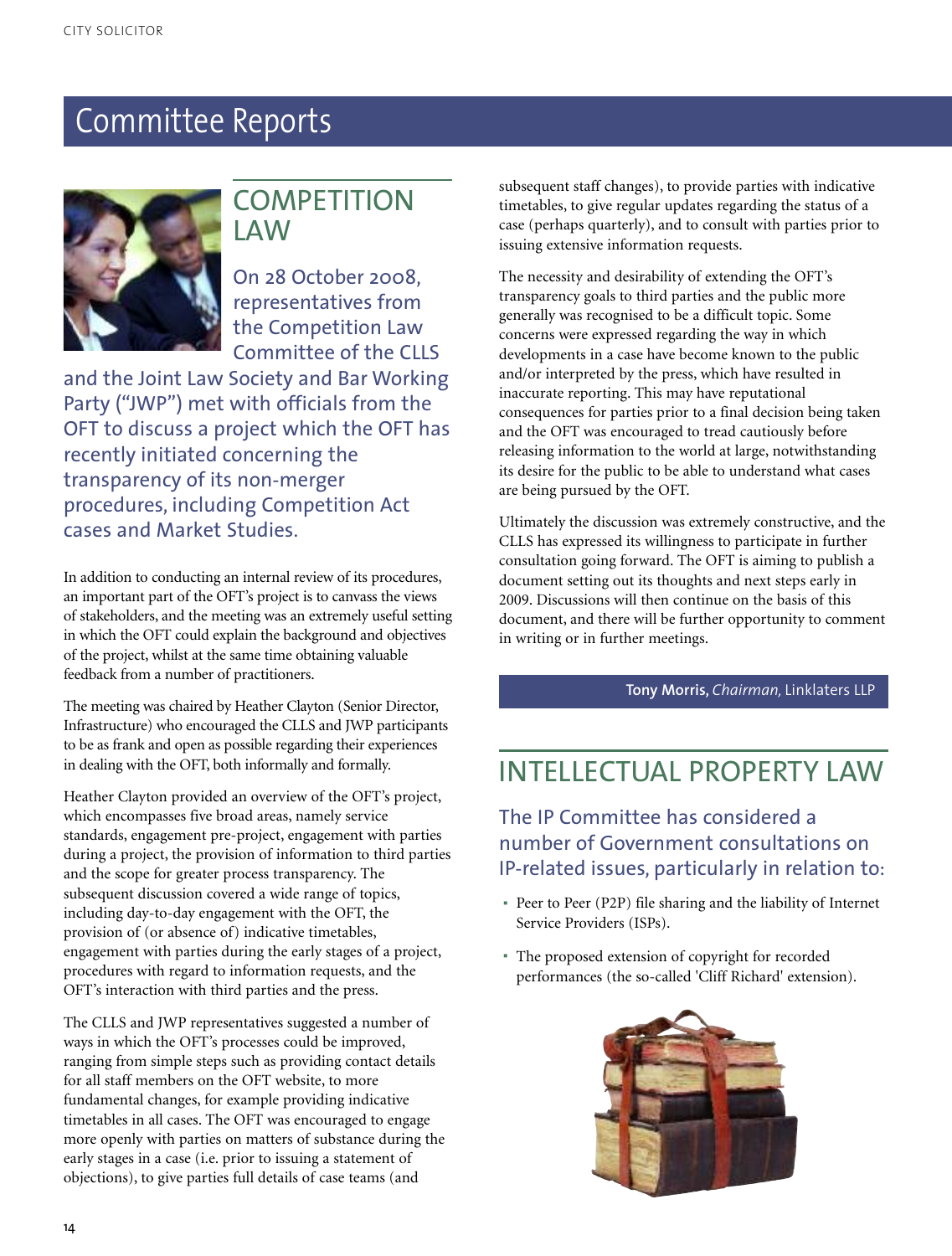• Proposals to increase the criminal penalties for copyright infringement (especially under the Proceeds of Crime Act).

A detailed response was submitted to the UK Intellectual Property Office on the latter proposal, but it was agreed that no response was appropriate on the first two.

Much of the Committee's time has, however, been spent on the detailed negotiations with, and drafts of an agreement with, the Copyright Licensing Agency (CLA). The CLA is the collecting society that licenses the photocopying of excerpts from books and journals and most firms in the City will have a CLA photocopying licence. Following a negotiation of over two years, a new model form of Law Firm Licence has been agreed both with the CLA and with the Law Society. The old Law Firm Licence has been discontinued.

This licence now permits both reprographic (i.e. photocopying) and electronic (i.e. scanning) copying under certain conditions both as to payment and as to the terms of such copying. The licence is available from the CLA (www.cla.co.uk).

It is the view of the Committee that, whilst not ideal in a number of respects, the licence is better than that currently on offer for businesses generally, as that licence is not appropriate for law firms. It is, of course, up to individual firms to decide if they wish to take a licence on what terms. In that respect the agreed terms should be carefully considered. Amongst the key terms are:

- The licence fee is calculated by reference to 'Professional Employees' (qualified lawyers as well as others holding professional qualifications, such as accountants and HR professionals).
- Copies can be supplied not just internally but also externally to actual and prospective clients.
- Digital copies should contain appropriate copyright legends on them.
- There are limits as to how much of <sup>a</sup> book or journal can be copied.
- Digital copies can be stored on <sup>a</sup> secure network as part of a project database, but not so as to create an electronic library.
- There are rights of audit for the CLA.

Vanessa Marsland (Clifford Chance) and Richard Marke (LG) were primarily responsible for the negotiations and the drafting and my thanks goes out to them in particular.



### **CONSTRUCTION**

The Construction Committee enjoyed a busy programme of activities in the Autumn.

Two foundation level training sessions were held in September for junior construction lawyers. They attracted over 50 participants from over 20 different firms. Topics covered over the two half day events included choice of procurement routes, consultancy agreements, the Construction Act, bonds and guarantees, delay and defects and an introduction to construction insurances. Feedback was good and it is intended to repeat both sessions next October. In the meantime, a streaming video of each session is available on the Committee website.

In early October, Stephen Dennison of Atkin Chambers presented an interesting talk on the difficult subject of concurrent delay. A copy of Stephen's paper is also posted on the Committee website. It is intended to organise further talks by leading construction silks over the coming year. Further details will be posted on the Committee website when available.

The CLLS submitted their response to the latest round of the consultation on the draft Construction Contracts Bill in early September. Again, a copy of that response is on the Committee website.

The December meeting of the Committee has been cancelled as it would have followed too quickly on from our rearranged October meeting. The dates for meetings next year will be posted on the Committee website shortly.

On behalf of all members of the Committee, happy Christmas and happy New Year.

#### **Marc Hanson,** *Chairman,* Ashurst LLP